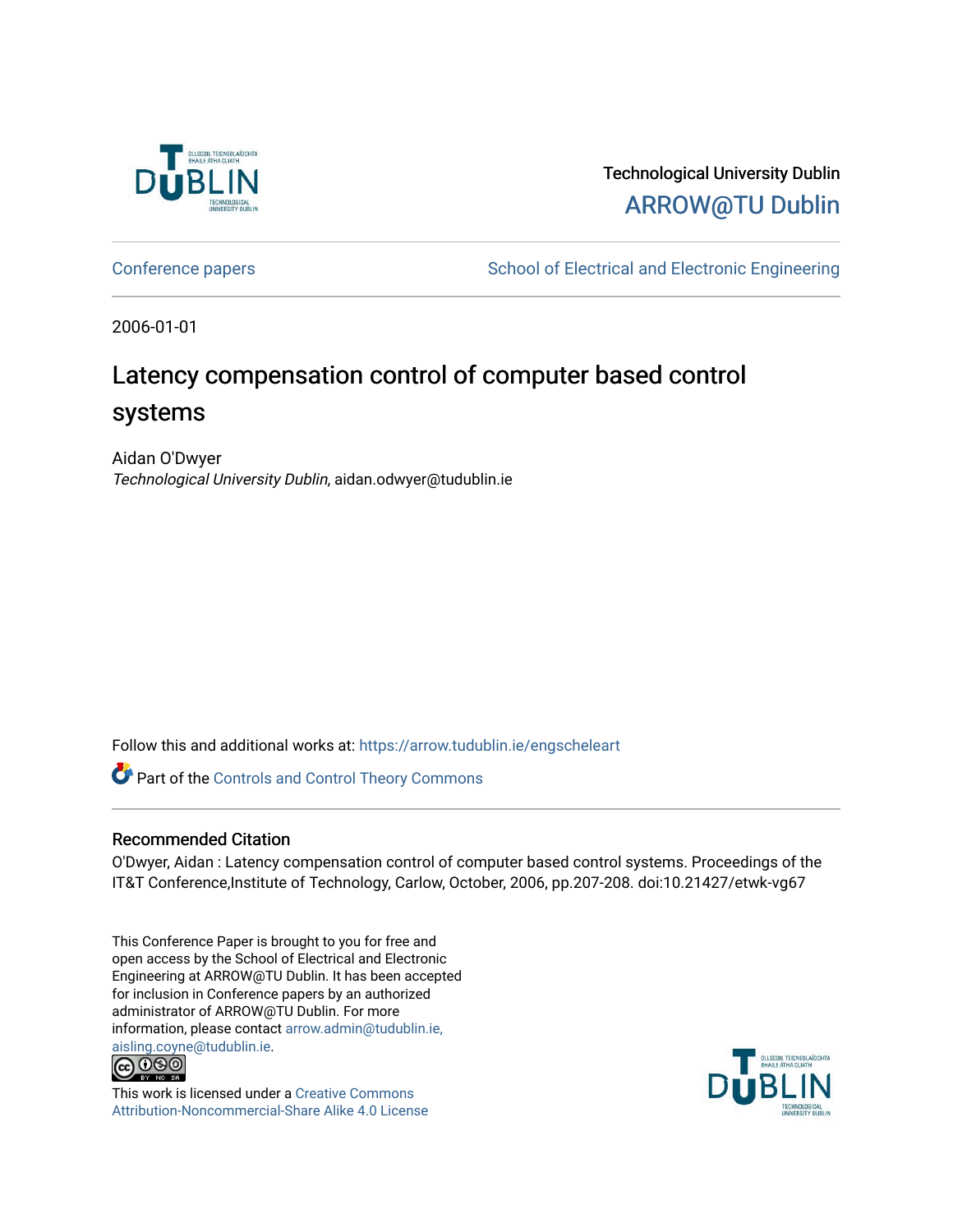## **Latentcy Compensation Control of Networked Computer Based Control Systems**

Aidan O'Dwyer, *School of Control Systems and Electrical Engineering, D.I.T. Kevin St., Dublin 8.*  E-mail: *aidan.odwyer@dit.ie*

#### **Abstract**

*This paper discusses the use of a modified Smith predictor for latentcy (i.e. time delay) compensation, to assist in the implementation of network computer based control systems. Such systems typically have a variable time delay associated with the transfer of information; the modified Smith predictor is robust to time delay variations.*

## **1. Introduction**

In building industrial control systems, it is increasingly common to use more sensors, actuators and microprocessor based controllers, to implement an intelligent digital system solution. As the number of devices grows, they need to exchange increasing amounts of data by means of various serial communications networks. Such networks (or fieldbuses) include Controller Area Networks (CAN), Profibus and Foundation Fieldbus. A practical problem with a networked control system is the time delay (or *latentcy*) associated with information transfer. This time delay may be deterministic, though it typically has a variable component (called *jitter*) [1], [2].

Networked control systems with such time delays may be compensated by using proportional integral derivative (PID) controllers, as reported previously [3]. Recently, the use of a dedicated time delay compensator, the Smith predictor, which is well known in the process control community, has been suggested for the application [4]-[6]. The motivation of this paper is to introduce the Smith predictor to the wider information technology and telecommunications community, and to introduce a modified Smith predictor, developed by the author, which allows a further improvement in performance.

## **2. The Smith Predictor**

The design of controllers for processes with long time delays has been of interest to academics and practitioners for several decades. In a seminal contribution, Smith [7] proposed a technique that reduces the dominance of the delay term; a 'primary' controller, typically in PID form, may then be easily designed for the non-dominant delay process. This method, called the Smith predictor, has been the subject of numerous experimental and theoretical studies. A block diagram of the Smith predictor is provided in Figure 1 [8]. The *process* is the communications network. A mathematical process model is clearly required.



**Figure 1. The Smith predictor.**

### **3. The Modified Smith Predictor**

When the primary controller is appropriately specified, the Smith predictor gives excellent response to setpoint variations. However, good response to disturbances (e.g. in link capacity) is important in the application. The author has developed a modified Smith predictor to improve the disturbance response by including an extra dynamic term in the outer feedback